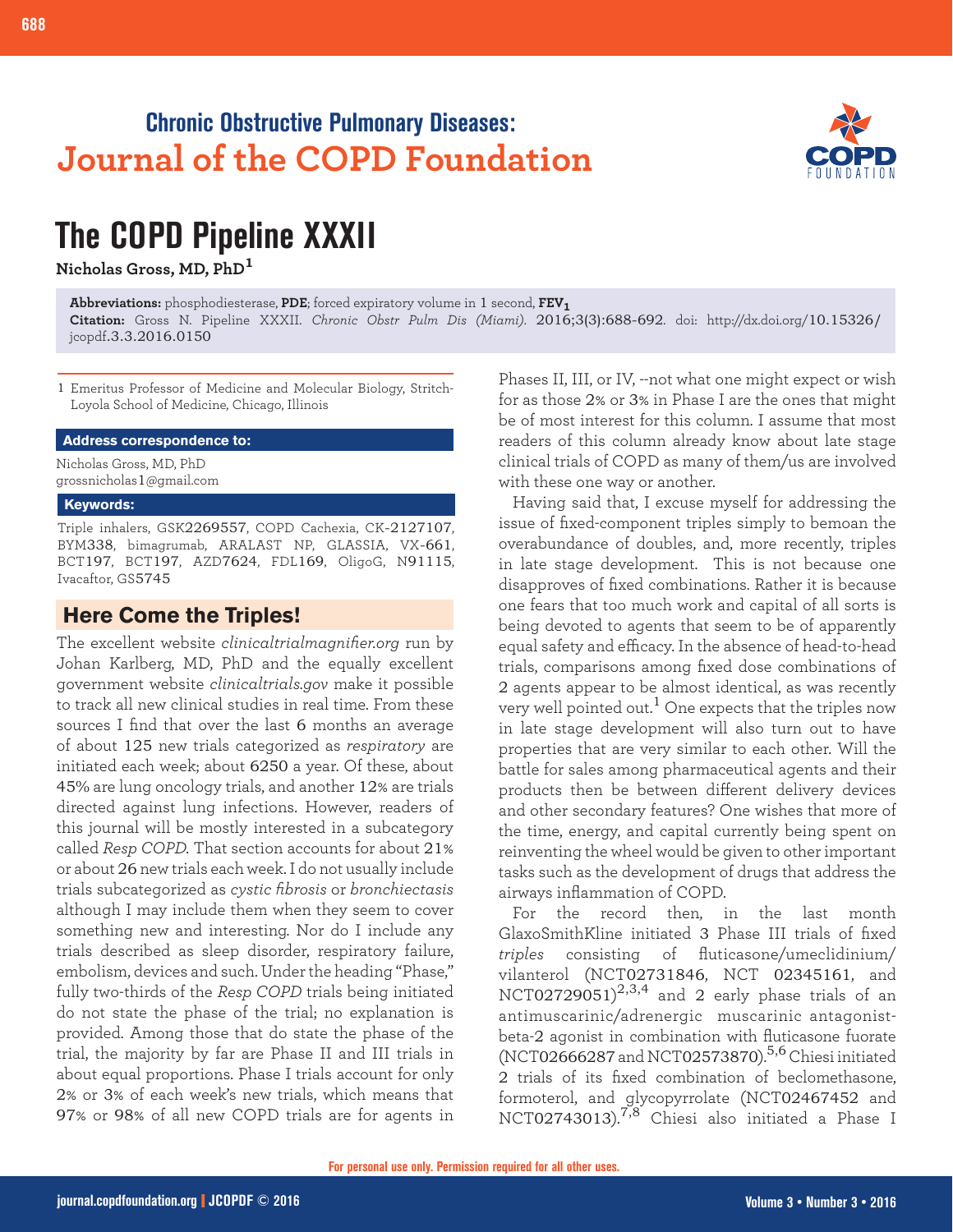trial of the same agents (CHF 5993) delivered as a dry powder (NCT02743013).<sup>9</sup> An interesting feature of that trial is that the end point will be AUC of the active ingredients at 72 hours. Pearl initiated 3 Phase III triples of their combination called PT010. The components of the fixed combination are budesonide/formoterol/ glycopyrrolate (NCT02465567, NCT02536508 and NCT02497001).<sup>10,11,12</sup> Note that the components of Chiesi's triples are identical to those of Pearl's triple although the dosages and methods of delivery differ somewhat.

# **GSK2269557**

GSK2269557 is described by GlaxoSmithKline, the company, as "…a potent and highly selective inhaled phosphodiesterase 3-kinase delta inhibitor being developed as an anti-inflammatory and anti-infective agent for the treatment of inflammatory airways diseases." $^{13}$  The present trial (NCT02691325) $^{13}$ follows 7 previous trials which included 1 asthma trial, 1 trial in preparation in an immunologic disorder, the rest being for COPD, mostly in acute exacerbations. The drug will be delivered by the GSK's Ellipta dry powder inhaler system to healthy volunteers and will consist of 3 phases: a pharmacokinetic/pharmacodynamic trial followed by a randomized, double blind, placebocontrolled study, and then by an open label, randomized, cross-over phase. Apart from the general knowledge that phosphodiesterase (PDE) kinases are active in some models of inflammation, the rationale of the present PDE3 kinase inhibitor is not common knowledge. Nor have the results of any of the completed trials of the present agent been reported.

# **COPD Cachexia**

There is interesting news of treatments for the difficult problem of COPD cachexia. CK-2127107 a product of Astellas and Cytokinetics, is described as a novel fast skeletal muscle troponin activator. It "slows the rate of calcium release from the regulatory troponin complex of fast skeletal muscle fibers" which leads to an increase in skeletal muscle contractility.<sup>14</sup> Its role has been explored in disorders of muscle weakness and fatigue such as spinal muscular atrophy. One assumes that the present trial (NCT02662582),<sup>15</sup> the first trial of this agent in COPD, will address its potential for improving muscle activity in those COPD patients whose muscular activity is declining. The trial is in Phase II and will assess the

effect of the drug on physical function, constant work rate endurance time and similar outcomes in a placebocontrolled cross-over study in individuals with COPD. I believe the agent is oral, however that is not stated.

## **BYM338**

BYM338, bimagrumab is a monoclonal antibody targeting ActRIIB (a high affinity activin type 2 receptor that mediates the signaling by a subset of TGF-β family ligands including myostatin). $^{16}$  The agent is being developed by Novartis for the treatment of musculoskeletal diseases such as sporadic inclusion body myositisis (for which the Food and Drug Administration awarded it a "breakthrough therapy" designation). The agent is also in Phase II or III trials for the cachexia associated with cancer, and mechanically ventilated patients. The primary outcome of this 24 week study, NCT01669174, is a change in thigh muscle volume compared to placebo. The study will last for approximately 24 weeks.<sup>17</sup>

# **ARALAST NP and GLASSIA**

Both ARALAST NP and GLASSIA are approved therapies for alpha-1 antitrypsin deficiency. They are now entering a Phase IV trial that will examine the safety and efficacy of these 2 agents, 2 doses of each, versus placebo, over 104 weeks. Primary outcome will be rate of change of lung density which will be measured every 26 weeks, NCT02722304.<sup>18</sup>

# **VX-661**

A study is being created with the primary purpose of evaluating the treatment effect of VX-661 in combination with ivacaftor (VX-661/ivacaftor) on chest imaging endpoints using low-dose computed tomography at week 72.<sup>19</sup> The experimental treatment is an oral fixed dose combination of the 2 agents given once daily; ivacaftor monotherapy will be given in the evening. The trial will also examine the safety of VX-661/ivacaftor. The Phase II trial will be limited to patients with 1 copy of each G551D and F508del mutation (NCT02730208).<sup>19</sup> One expects that, in the future, there will be many similar combinations of – caftors and caftor-promoting agents.

# **BCT197**

BCT197 is an orally active p38 MAP kinase inhibitor that turns off a key signaling pathway involved in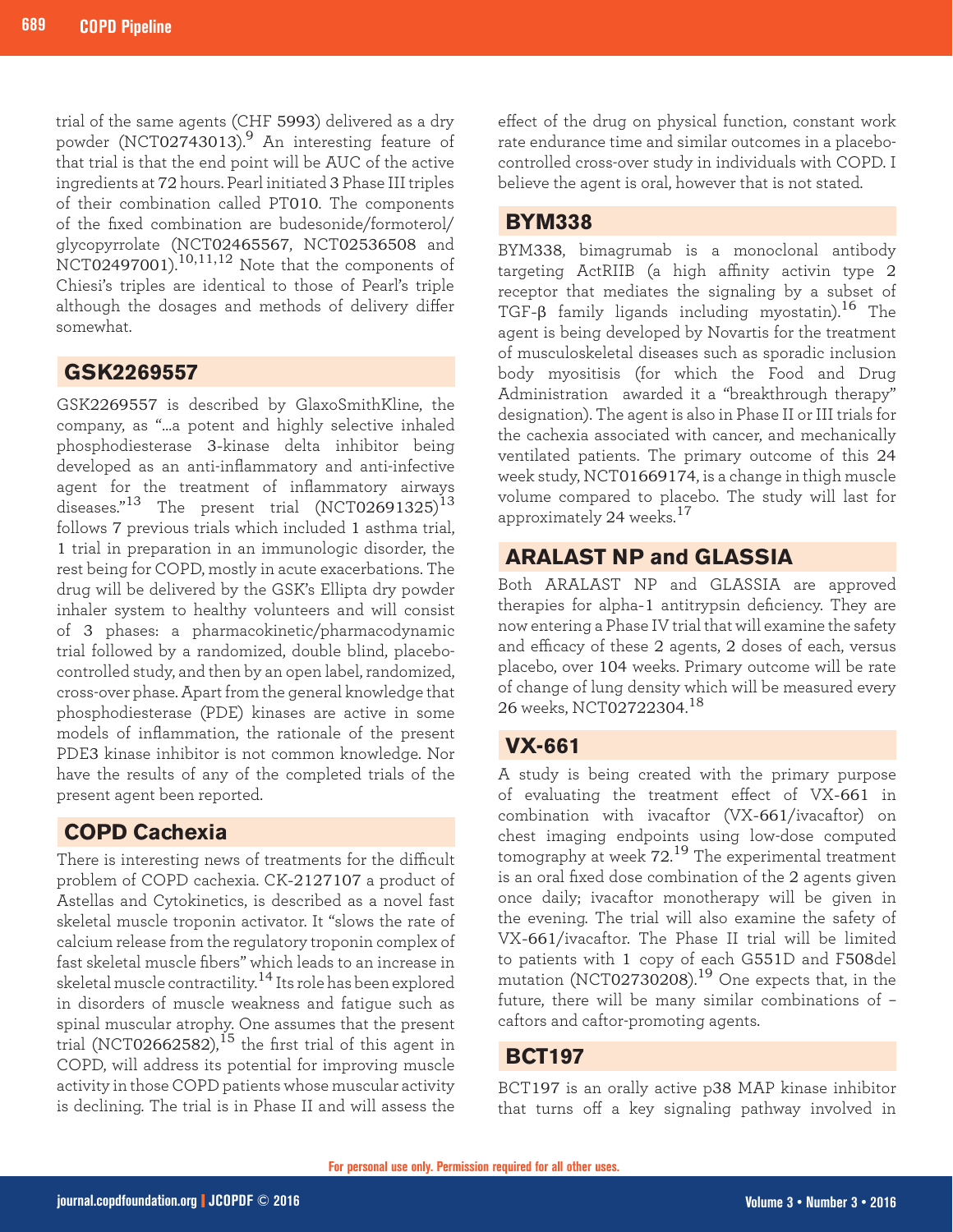the regulation of proinflammatory cytokines.<sup>20</sup> Pharmaceutical chemists are becoming quite interested in molecules of this kind as potential ways to address chronic inflammation. This molecule had its first COPD outing 5 years ago (NCT01332097) $^{21}$  and its sponsor, Mereo Biopharma, evidently saw a role for the agent as a therapy for acute exacerbations of COPD rather than as a maintenance treatment. The present study is a randomized, double-blind, placebo-controlled phase II trial. The drug or placebo is given together with all usual therapy on initiation of an acute exacerbation. The primary outcome is the change in forced expiratory volume in 1 second (FEV1) from baseline to day 7 of the exacerbation (NCT02700919). $^{22}$ 

# **AZD7624**

AZD7624 is another p38 MAP kinase inhibitor that has just completed a Phase II trial (NCT01817855). $^{23}$ A previous COPD trial of the agent following lipopolysaccharide-induced airway inflammation was reported (several times) at the annual ATS Conference in 2015. In anticipation of systemic side effects the agent will be administered by inhalation (NCT02238483). $^{24}$ 

# **Cystic Fibrosis Therapies**

There is much activity in this area. FDL169 is a *class II disease-modifying corrector* of the F508 deletion, meaning it inhibits the folding and stability of the CFTR protein.25,26 It is in a Phase I dose-finding study of 9 single doses with an additional placebo-controlled double-blind component (NCT02359357).<sup>27</sup>

**OligoG** is described as an alginate oligosaccharide, a surface acting agent that mitigates antimicrobial

resistance by acting as an anti-biofilm. Correspondingly, it will be delivered as a dry powder by inhalation. The present study is in Phase IIb (NCT02157922),<sup>28</sup> and follows 4 previous trials of the same agent.

**N91115** inhibits its primary catabolizing enzyme thus providing a novel therapeutic strategy for cystic fibrosis and has been shown to improve the expression and function of the F508 deletion in experimental models. The Phase II study will enroll 30 individuals who are heterozygous for F508 del and already receiving ivacaftor (NCT02724527).<sup>29</sup>

**Ivacaftor** itself will be the subject of a clinical trial in children aged 3 to 5 years of age who are heterozygous for F508 del and a gating mechanism (NCT02742519).<sup>30</sup> Ivacaftor is not currently approved for children of that age and genotype.

# **GS5745**

GS5745, a Gilead Sciences product, is a monoclonal antibody that inhibits matrix metalloprotease-9, an extracellular enzyme involved in matrix remodeling, tumor growth, and some proinflammatory molecules. The agent has been in 4 previous completed trials only 1of which was a Phase I trial in individuals with COPD. The results have not been published. The agent is now entering a Phase II placebo-controlled trial in adults with cystic fibrosis (NCT02759562).<sup>31</sup>

### **Acknowledgement**

Many of the items in this report are due to the generous support of Johan Karlberg, MD, PhD, via his e-publication *Clinical Trials Magnifier Weekly*.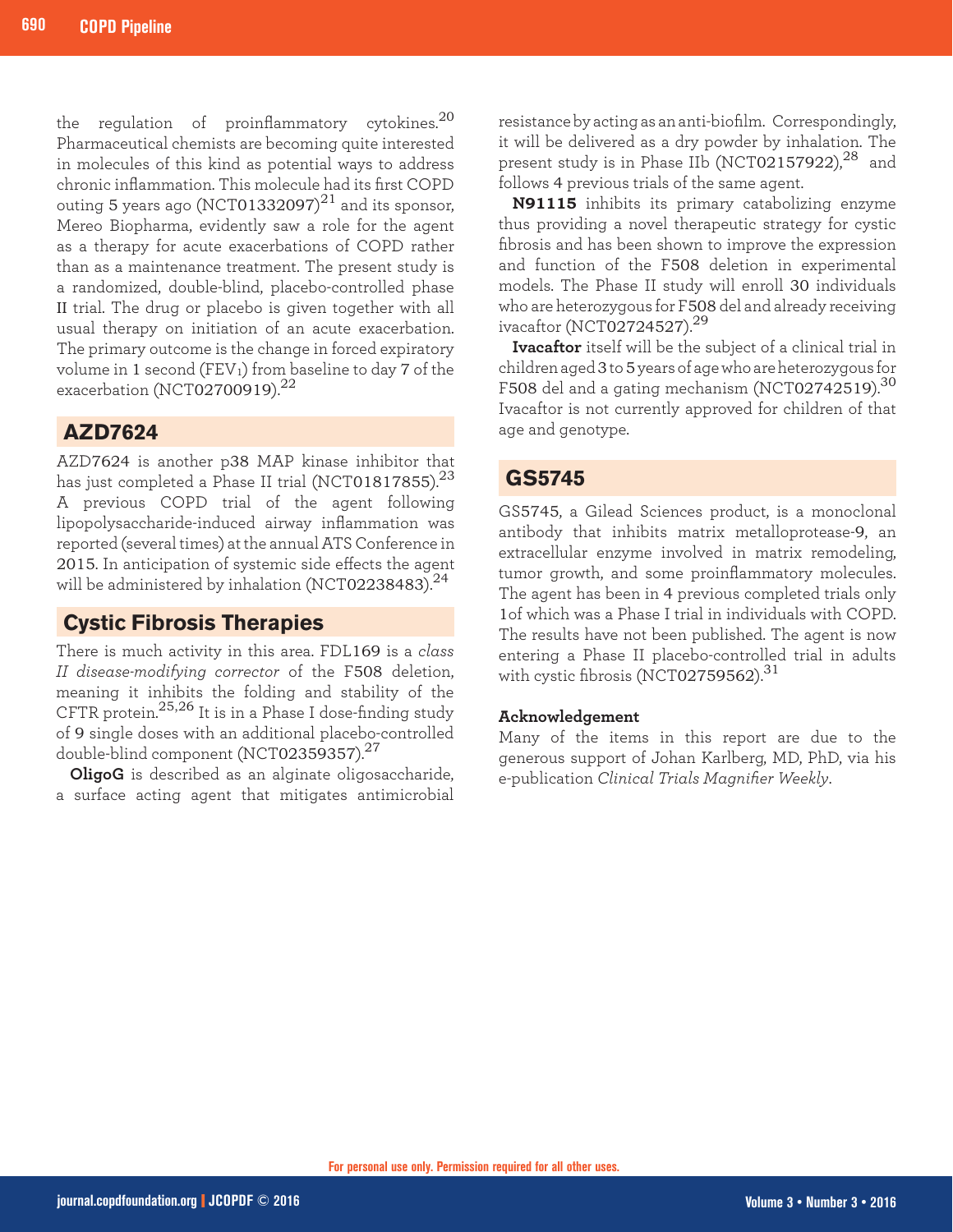## **References**

- Calzetta L, Rogliani P, Matera MG, Cazzola M. A systematic 1. review with meta-analysis of dual bronchodilation with LAMA/ LABA for the treatment of stable COPD. *Chest*. 2016; 149(5):1181- 1196. doi: http://dx.doi.org/10.1016/j.chest.2016.02.646
- National Institutes of Health. Study comparing the closed triple 2. therapy, open triple therapy and a dual therapy for effect on lung function in subjects with chronic obstructive pulmonary disease (COPD). Clinical Trials.gov website. https://clinicaltrials.gov/ ct2/show/NCT02731846 Published April 2016. Accessed June 2016.
- 3. National Institutes of Health. A comparison study between the fixed dose triple combination of fluticasone furoate/ umeclidinium/ vilanterol trifenatate (FF/UMED/VI) with budesonide/formoterol in subjects with chronic obstructive pulmonary disease (COPD). Clinical Trials.gov website. https:// clinicaltrials.gov/ct2/show/NCT02345161?term=NCT+0234516 1&rank=1 Published January 2015. Accessed June 2016.
- National Institutes of Health. Comparative study of fluticasone 4. furoate(FF)/umeclidinium bromide (umec)/ vilanterol (VI) closed therapy versus FF/VI plus umec open therapy in subjects with chronic obstructive pulmonary disease (COPD). Clinical Trials.gov website. https://clinicaltrials.gov/ct2/show/NCT0272 9051 Published March 2016. Accessed June 2016.
- National Institutes of Health. GSK961081 alone and with 5. fluticasone furoate (FF), phase 1 (ph1), single dose regimen (SD), repeat dose regimen (RD), pharmacokinetic (PK) study in healthy volunteer (HV). Clinical Trials.gov website. https:// clinicaltrials.gov/ct2/show/NCT02666287 Published January 2016. Accessed June 2016.
- 6. National Institutes of Health. Batefenterol/fluticasone furoate in treatment of chronic obstructive pulmonary disease. Clinical Trials.gov website. https://clinicaltrials.gov/ct2/show/ NCT02573870 Published October 2015. Accesssed June 2016.
- 7. National Institutes of Health. Non inferiority of fixed combination of beclomethasone dipropionate (bdp) + formoterol fumarate (FF) + glycopyrronium bromide (GB) versus combination of fluticasone furoate (FLF)/vilanterol (VI) + tiotropium bromide in chronic obstructive pulmonary disease (COPD). Clinical Trials. gov website. https://clinicaltrials.gov/ct2/show/NCT02467452 Published May 2015. Accessed June 2016.
- 8. National Institutes of Health. Clinical pharmacology study to evaluate the total systemic exposure and the lung availability of CHF 5993 in healthy volunteers. Clinical Trials.gov website. https://clinicaltrials.gov/ct2/show/NCT02743013 Published March 2016. Accessed June 2016.
- 9. National Institutes of Health. Clinical pharmacology study to evaluate the total systemic exposure and the lung availability of CHF 5993 in healthy volunteers. Clinical Trials website. https:// clinicaltrials.gov/ct2/show/NCT02743013 Published March 2016. Accessed June 2016.
- 10. National Institutes of Health. Study to assess the efficacy and safety of pt010 relative to pt003 and pt009 in subjects with moderate to very severe COPD (ethos). Clinical Trials.gov website. https://clinicaltrials.gov/ct2/show/NCT02465567 Published May 2015. Accessed June 2016.
- 11. National Institutes of Health. Study to assess the safety and tolerability of PT010, PT009 and PT003 in subjects with moderate to very severe chronic obstructive pulmonary disease. Clinical Trials. gov website. https://clinicaltrials.gov/ct2/show/ NCT02536508 Published August 2015. Accessed June 2016.
- 12. National Institutes of Health. A randomized, double-blind, parallel-group, 24-week, chronic-dosing, multi-center study to assess the efficacy and safety of PT010, PT003, and PT009 compared with symbicort® turbuhaler® (kronos). Clinical Trials. gov website. https://clinicaltrials.gov/ct2/show/NCT02497001 Published July 2015. Accessed June 2016.
- 13. National Institutes of Health. Study to evaluate the safety, tolerability and pharmacokinetics of GSK2269557 administered via the Ellipta dry powder inhaler to healthy subjects. Clinical Trials.gov website. https://clinicaltrials.gov/ct2/show/NCT0269 1325 Published February 2016. Accessed June 2016.
- 14. Cytokinetics announces start of phase 2 clinical trial of ck-2127107 in patients with chronic obstructive pulmonary disease. [press release]. San Francisco, CA: Globe Newswire; June 30, 2016. http://ir.cytokinetics.com/phoenix.zhtml?c=142156&p=Rs sLanding&cat=news&id=2181125 Accessed June 2016.
- 15. National Institutes of Health. A study to assess the effect of CK-2127107 on physical function in subjects with chronic obstructive pulmonary disease. Clinical Trials.gov website. https://clinicaltrials.gov/ct2/show/NCT02662582 Published January 2016. Accessed June 2016.
- 16. Zhou X, Wang JL, Lu J, et al. Reversal of cancer cachexia and muscle wasting by ActRIIB antagonism leads to prolonged survival. *Cell*. 2010;142(4):531–543. doi: http://dx.doi.org/10.1016/ j.cell.2010.07011
- 17. National Institutes of Health. BYM338 in chronic obstructive pulmonary disease (COPD) patients with cachexia. Clinical Trials.gov website. https://clinicaltrials.gov/ct2/show/NCT0166 9174 Published March 2012. Accessed June 2016.
- 18. National Institutes of Health. Stage 1 study of ARALAST NP and GLASSIA in A1PI. Clinical Trials.gov website. https:// clinicaltrials.gov/ct2/show/NCT02722304?term=ARALAST+NP +and+GLASSIA&rank=1 Published March 2016. Accessed June 2016.
- 19. National Institutes of Health. A study to evaluate the effect of vx-661 in combination with ivacaftor on chest imaging endpoints in subjects with cystic fibrosis, homozygous for the F508del CFTR mutation. Clinical Trials.gov website. https:// clinicaltrials.gov/ct2/results?term=NCT02730208&Search=Sear ch Published March 2016. Accessed June 2016.